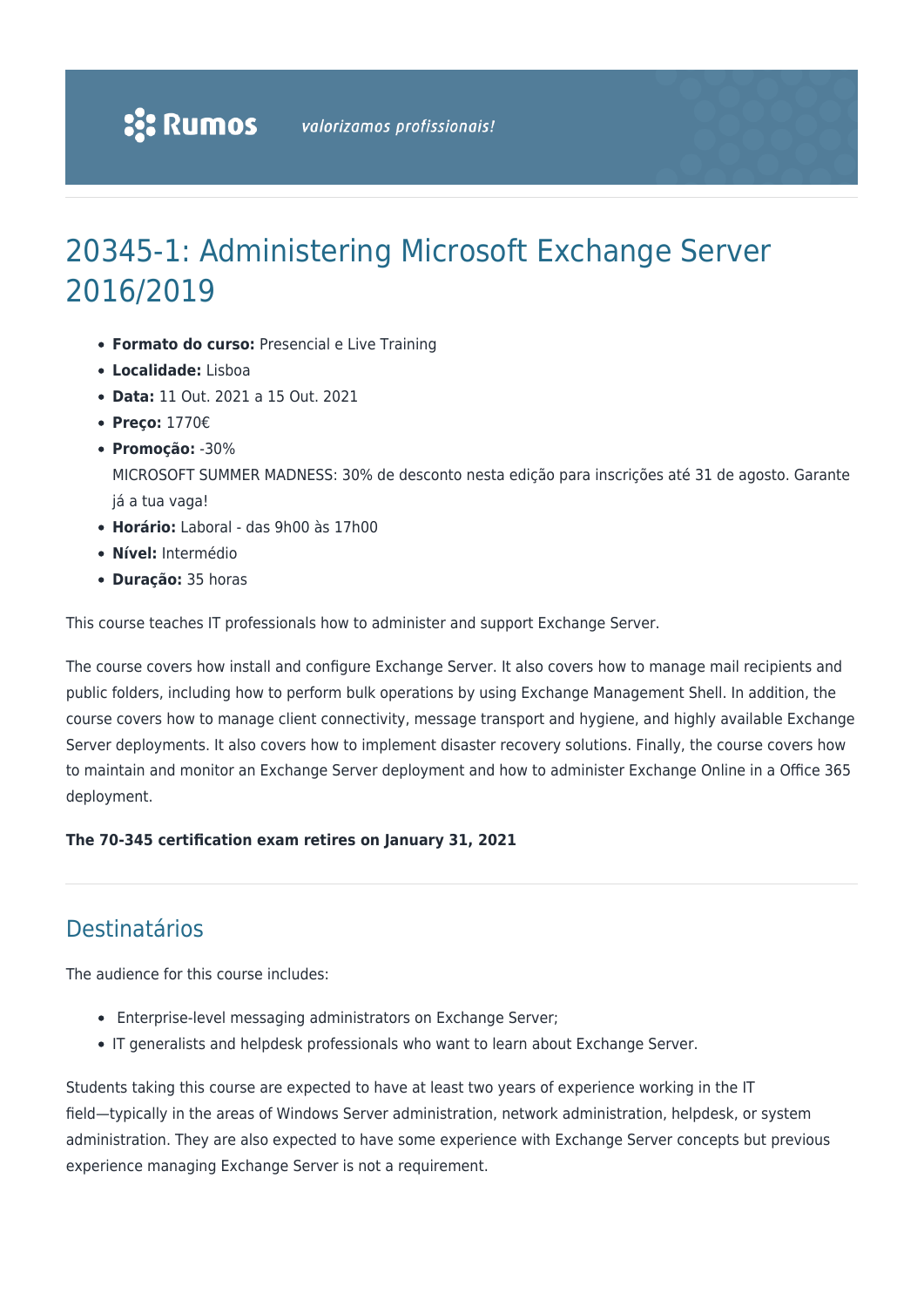# Pré-requisitos

In addition to their professional experience, students who attend this training should already have the following technical knowledge:

- Minimum of two years of experience administering Windows Server.
- Minimum of two years of experience working with Active Directory Domain Services (AD DS).
- Minimum of two years of experience working with name resolution, including Domain Name System (DNS).
- Understanding of TCP/IP and networking concepts.
- Understanding of security concepts such as authentication and authorization.
- Understanding of Simple Mail Transfer Protocol (SMTP).
- Working knowledge of public key infrastructure (PKI) technologies, including Active Directory Certificate Services (AD CS).

# **Objectivos**

After completing this course, students will be able to:

- Deploy Exchange Server.
- Plan and configure storage for Exchange Server.
- Create and manage various recipient objects in Exchange Server.
- Perform recipient management and Exchange server management tasks by using Exchange Server cmdlets.
- Deploy Client Access services in Exchange Server.
- Manage high availability in Exchange Server.
- Implement disaster recovery for Exchange Server.
- Configure and manage message transport in Exchange Server.
- Configure message security in Exchange Server.
- Monitor and troubleshoot Exchange Server.
- Configure Exchange Server role-based access control permissions and configure audit logging for both administrators and users.
- Implement and manage integration with Exchange Online.

# Programa

## **Deploying Exchange Server**

This module explains the key features and architecture of Exchange Server. It also explains the prerequisites and requirements for deploying Exchange Server. Additionally, it explains how to use the Exchange admin center and the Exchange management shell to manage Exchange Server.

Lessons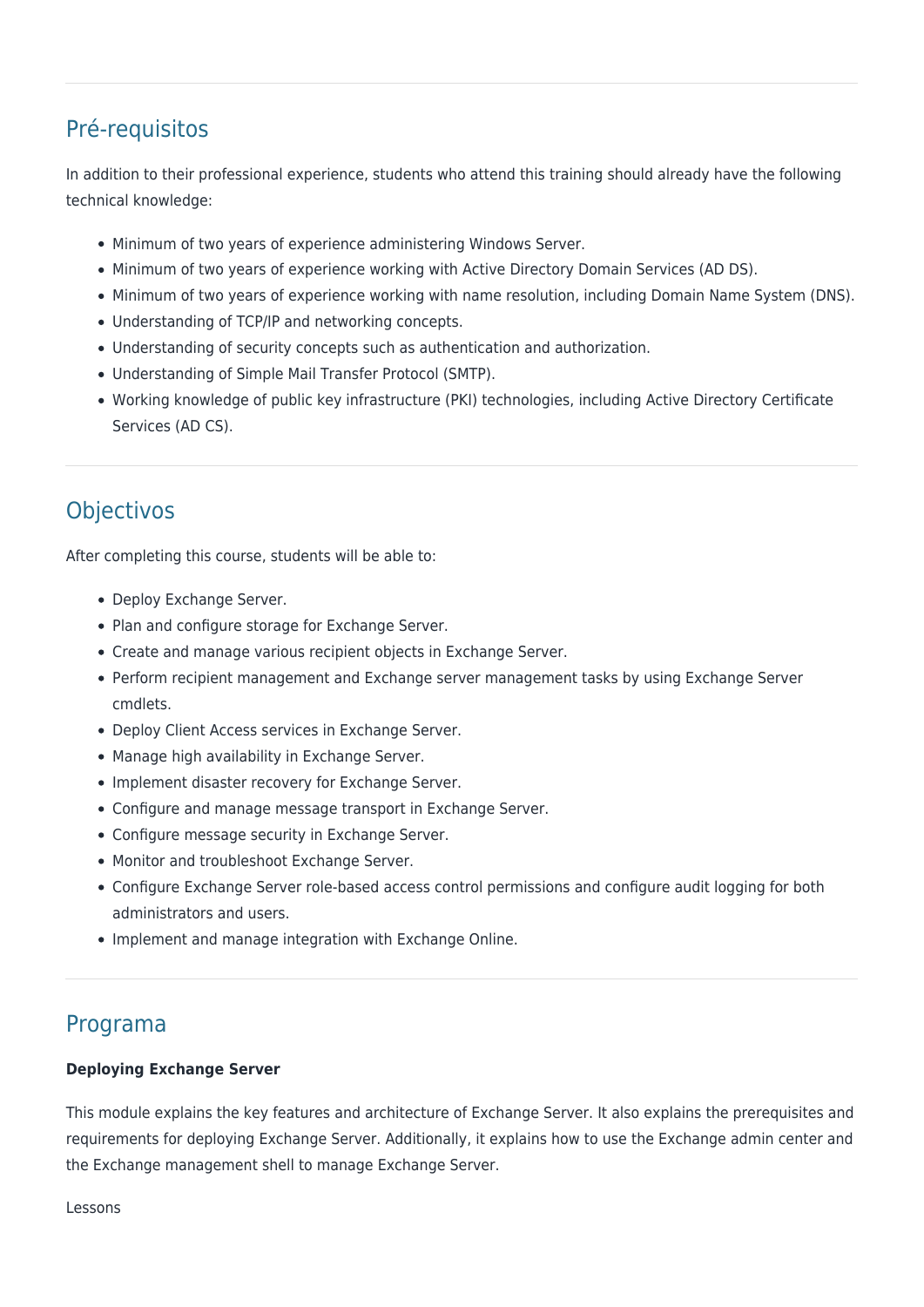- Overview of Exchange Server
- Exchange Server architecture
- Requirements for Exchange Server
- Deploying Exchange Server Exchange Server
- Exchange Server Management Tools

#### Lab : Deploying Exchange Server

- Evaluating requirements and prerequisites for an Exchange Server 2019 installation
- Deploying Exchange Server 2019
- Verifying Exchange Server functionality
- Installing Exchange Server 2019 on Windows Server Core 2019 (optional)

After completing this module, students will be able to:

- Describe the key features and functionality of Exchange Server.
- Describe the Exchange Server architecture.
- Describe the requirements and options for deploying Exchange Server.
- Deploy Exchange Server.
- Describe how to use management tools to manage Exchange Server.

#### **Managing Exchange Server 2016 storage**

This module explains the features of Exchange Server mailbox databases and the storage options available for Exchange Server. It also explains how to configure Exchange Server mailbox databases and storage.

#### Lessons

- Exchange Server mailbox databases
- Exchange Server storage
- Configuring Exchange Server mailbox databases and storage

Lab : Configuring Exchange Server storage

Creating and configuring mailbox databases

After completing this module, students will be able to:

- Describe the features of Exchange Server mailbox databases.
- Explain the storage options available for Exchange Server.
- Configure Exchange Server mailbox databases and storage.

#### **Managing recipient objects**

This module explains how to manage the user, shared, resource, public folder, arbitration mailboxes in Exchange Server. It also explains how to manage contacts, mail users, and distribution groups in Exchange Server. Finally, it explains how to configure address lists and email address and address book policies in Exchange Server.

Lessons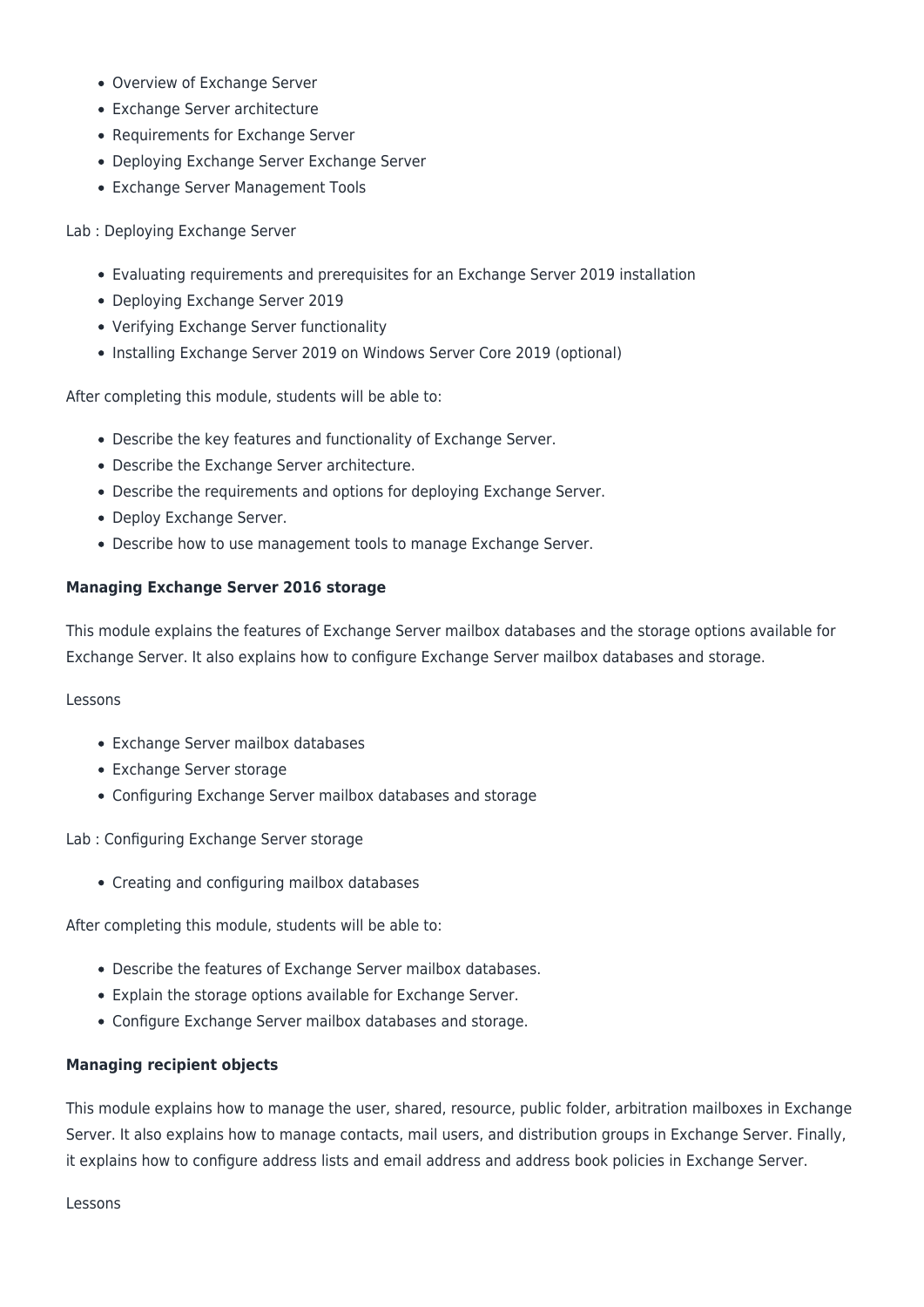- Managing user mailboxes
- Managing other types of mailboxes
- Managing other recipients objects
- Configuring policies and adress lists

Lab : Managing recipient objects

- Configuring recipient objects
- Managing public folder mailboxes

Lab : Configuring address lists and policies

- Managing email address policies
- Managing address lists and address book policies

After completing this module, students will be able to:

- Manage user mailboxes in Exchange Server.
- Manage shared, resource, public folder, and arbitration mailboxes in Exchange Server.
- Manage contacts, mail users, and distribution groups in Exchange Server.
- Configure address lists, and email address and address book policies in Exchange Server.

# **Managing recipients and Exchange servers by using Exchange Server cmdlets**

This module describes how to manage recipients by using Exchange Server cmdlets. It also explains how to manage Exchange servers by using Exchange Server cmdlets and scripts.

Lessons

- Overview of the Exchange Management Shell
- Managing Exchange Servers by using Exchange Management Shell cmdlets
- Managing Exchange servers by using scripts

Lab : Managing Exchange Server and recipient objects by using Exchange Management Shell

- Using Exchange Management Shell to manage recipients
- Using Exchange Management Shell to manage Exchange Server

After completing this module, students will be able to:

- Manage recipients by using Exchange Server cmdlets.
- Manage Exchange servers by using Exchange Server cmdlets.
- Manage Exchange servers by using scripts.

## **Implementing client connectivity**

This module explains how to configure and manage client access services in Exchange Server. It also explains the client connectivity options for Exchange Server and how to configure Outlook on the web. Additionally, it explains how to configure mobile messaging for Exchange Server.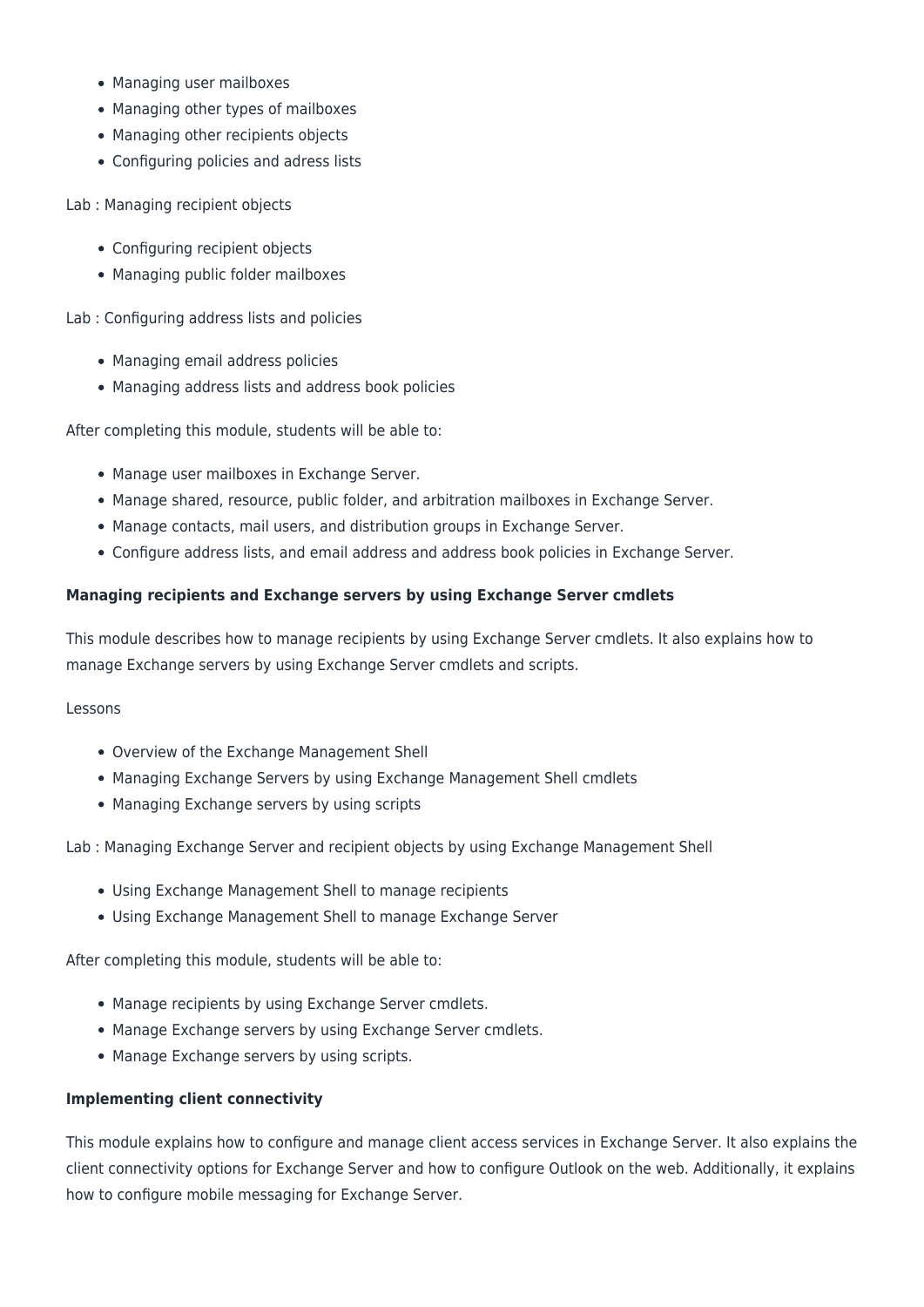#### Lessons

- Configuring client access services
- Managing client access services
- Client connectivity in Exchange Server
- Configuring Outlook on the web
- Configuring mobile messaging

Lab : Configuring client access services

- Configuring namespaces for client access
- Configuring certificates for client access
- Configuring custom MailTips

Lab : Deploying and configuring client access services on Exchange Server

- Configuring Exchange Server for Outlook
- Configuring Outlook on the web
- Configuring Microsoft Exchange ActiveSync

After completing this module, students will be able to:

- Configure client access services in Exchange Server.
- Manage client access services.
- Describe client connectivity and publishing of Exchange Server services.
- Configure Outlook on the web.
- Configure mobile messaging on Exchange Server.

#### **Managing high availability in Exchange Server**

This module describes the high availability options for Exchange Server. It also explains how to configure highly available mailbox databases and Client Access services by using load balancing methods.

#### Lessons

- High availability on Exchange Server
- Configuring highly available mailbox databases
- Configuring high availability of Client Access services

#### Lab : Implementing DAGs

- Creating and configuring a DAG
- Lab : Implementing and testing high availability
	- Deploying a high availability solution for Client Access services
	- Testing the high availability configuration

After completing this module, students will be able to: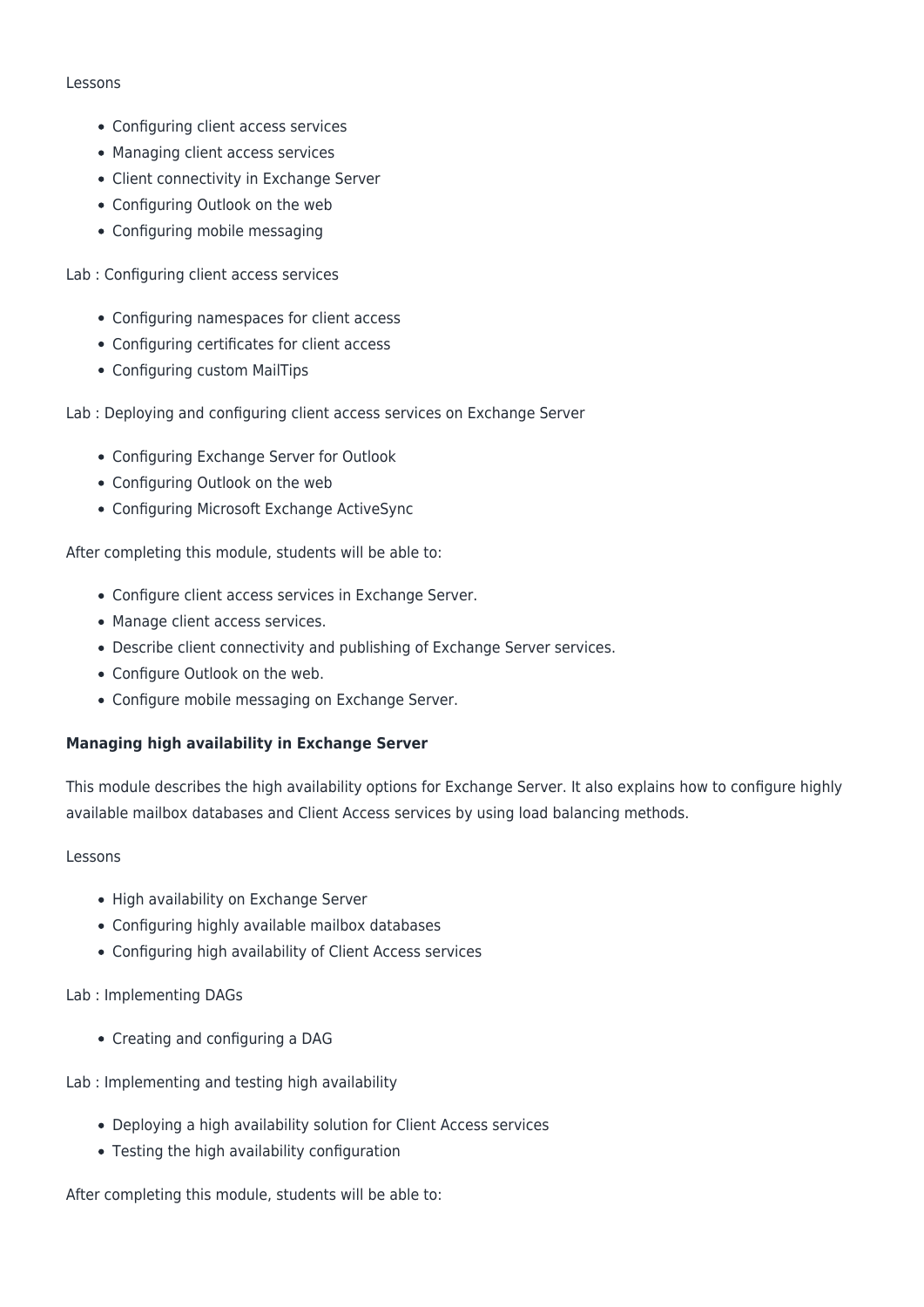- Describe the high availability in Exchange Server.
- Configure highly available mailbox databases.
- Configure high available Client Access services.

## **Implementing disaster recovery for Exchange Server**

This module describes Exchange Server backup and restore features and the details that you need to consider when you create a backup plan.

Lessons

- Implementing Exchange Server backup
- Implementing Exchange Server recovery

Lab : Backing up Exchange Server data

Backing up an Exchange Server mailbox database

Lab : Restoring Exchange Server data

- Restoring Exchange Server mailbox
- Restoring a database availability group (DAG) member (optional)

After completing this module, students will be able to:

- Back up Exchange Server data.
- Restore Exchange Server data by using the configured backups.

#### **Configuring and managing message transport**

This module explains messaging transport in Exchange Server. It also explains how to configure message transport in Exchange Server and manage transport rules in Exchange Server.

#### Lessons

- Overview of message transport
- Configuring message transport
- Managing transport rules

Lab : Configuring and managing message transport

- Configuring message transport
- Monitoring and verifying message delivery
- Configuring a disclaimer transport rule
- Configuring a DLP policy for financial data

After completing this module, students will be able to:

- Describe messaging transport in Exchange Server.
- Configure message transport in Exchange Server.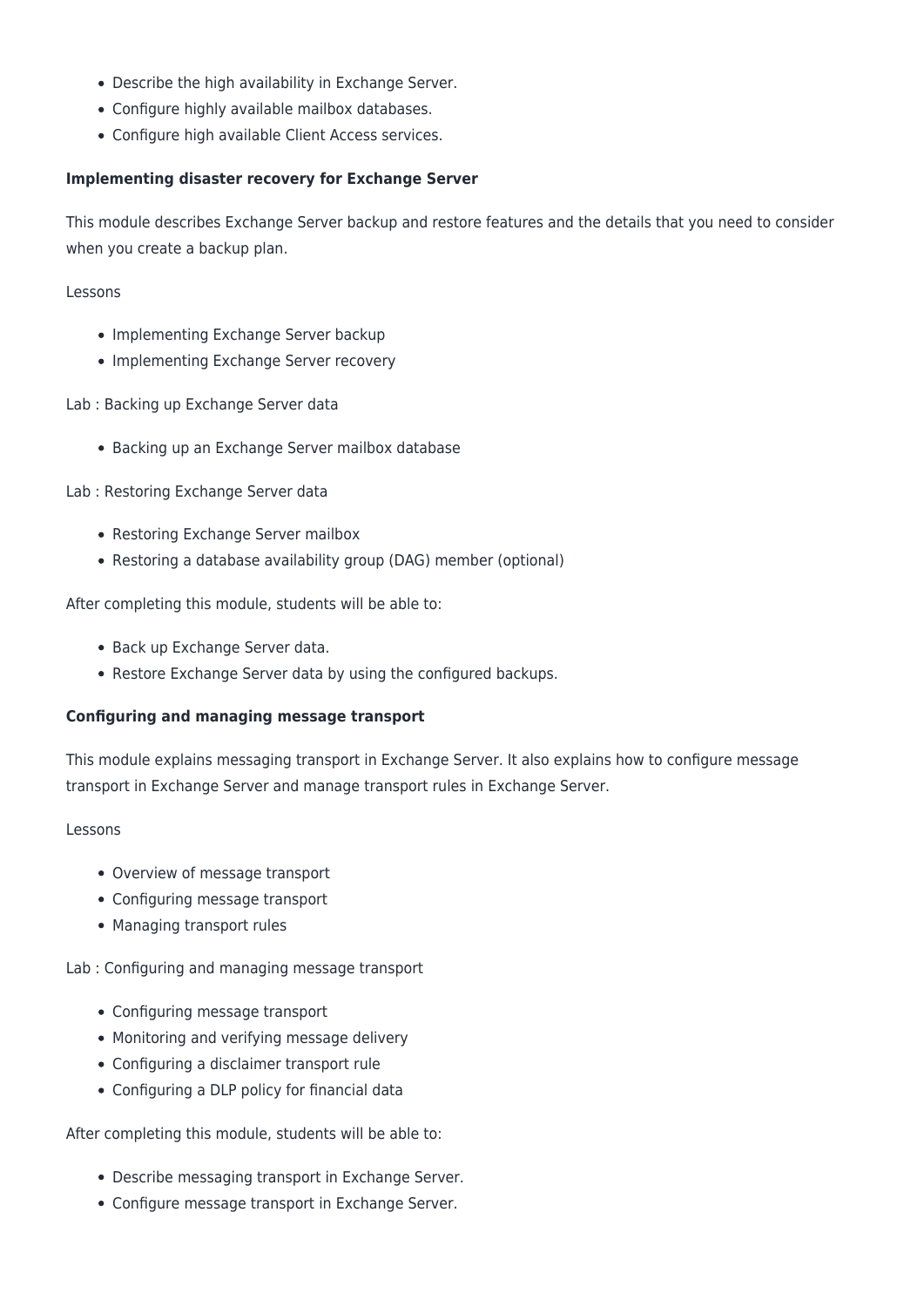Manage transport rules in Exchange Server.

### **Configuring message security**

This module describes how to deploy and manage an Edge Transport server for message security. It also explains how to implement antivirus and antispam solutions for Exchange Server.

Lessons

- Deploying and managing an Edge Transport server for message security
- Implementing an antivirus solution for Exchange Server
- Implementing an antispam solution for Exchange Server

Lab : Configuring message security in Exchange Server

- Configuring and testing EdgeSync
- Configuring antivirus, antispam and malware protection features

After completing this module, students will be able to:

- Deploy and manage an Edge Transport server for message security.
- Implement an antivirus solution for Exchange Server.
- Implement an antispam solution for Exchange Server.

#### **Monitoring and troubleshooting Exchange Server**

This module explains how to configure performance monitoring and troubleshoot issues in Exchange Server.

#### Lessons

- Monitoring Exchange Server
- Troubleshooting Exchange Server

Lab : Monitoring and troubleshooting Exchange Server

- Monitoring Exchange Server
- Troubleshooting database availability
- Troubleshooting Client Access servers

After completing this module, students will be able to:

- Configure performance monitoring in Exchange Server.
- Troubleshoot issues in Exchange Server.

#### **Securing and maintaining Exchange Server**

This module explains how to secure Exchange Server by using role-based access control (RBAC). It also explains how to configure audit logging in Exchange Server and how to maintain and update Exchange Server.

Lessons